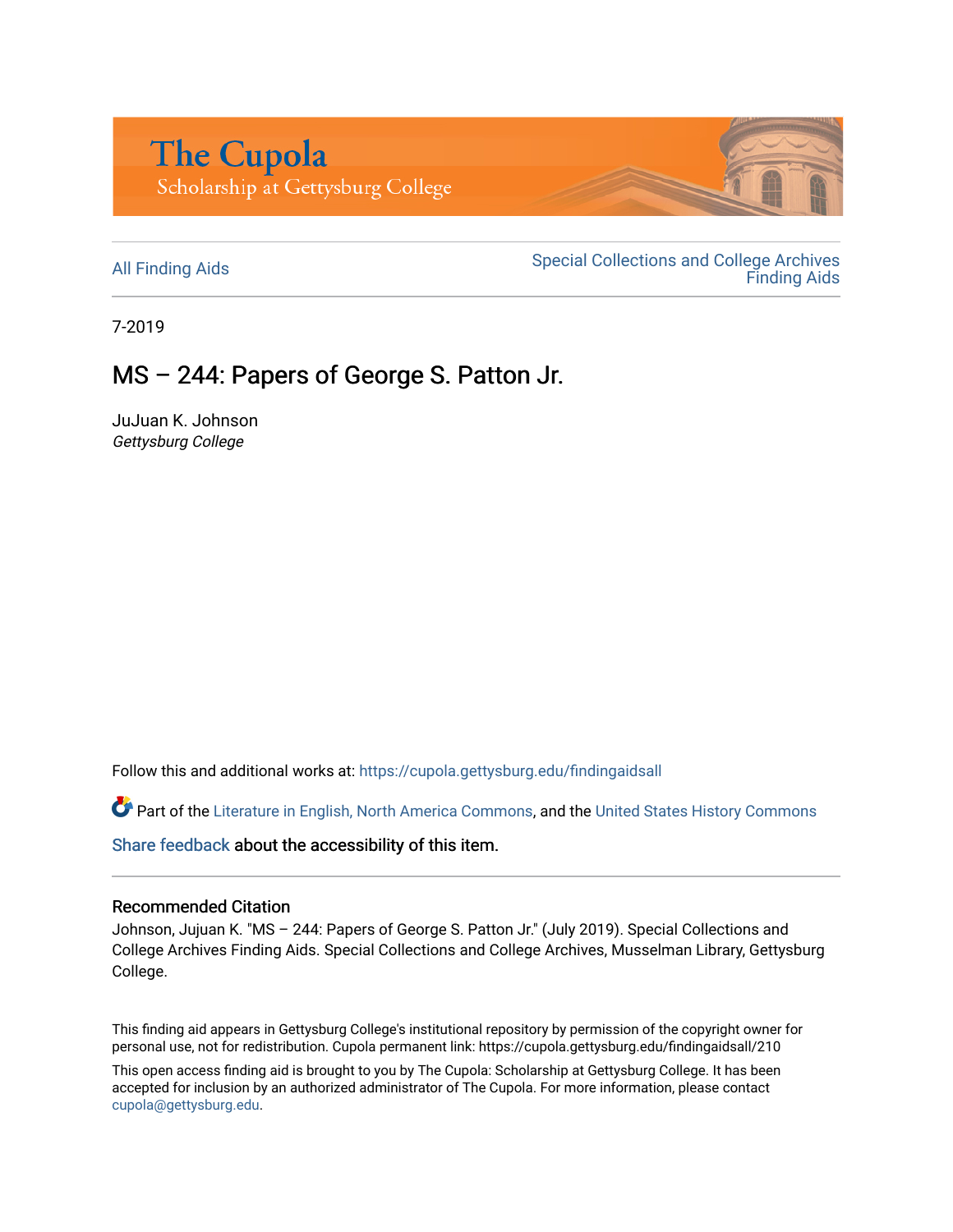## $MS - 244$ : Papers of George S. Patton Jr.

#### **Description**

This collection is contained in two series, the first being George S. Patton Jr.'s letters to his Aunt "Nannie" and his mother from both VMI and West Point (1903-1908). The second being George S. Patton Jr.'s book "My Father as I remembered him.", which contains a biography of his father, George S. Patton, and a brief biography of other family members, including himself up to 1927.

In Patton's book "My Father as I remembered him," he gives brief descriptions and stories about his family, starting with the first "Patton" and ending with himself in 1927. The first "Patton" was Robert William Patton, born in Ayrshire, Scotland around 1750, who became one of the first Virginia settlers in the 1770s. Robert Patton married Anne Gordon Mercer in 1797 and began the Patton Family lineage. Their son Robert Patton (father of George Smith Patton Sr. and Waller Tazewell Patton) was born in 1798. George S. Patton Sr. was a graduate of the Virginia Military Institute Class of 1852 and a Colonel in the Confederate States of America from 1861-1864. His brother, Waller T. Patton was an 1855 graduate of the Virginia Military Institute and a Colonel in the Confederate States of America from 1861-1863. He was killed at the Battle of Gettysburg. George Smith Patton, Jr., was born in 1856 and graduated from the Virginia Military Institute in 1877. He married Ruth Wilson and they became the parents of George S. Patton Jr in 1885. After holding the office of Mayor in San Marino, California from 1913-1922 and then 1922-1924, he retired and later died in 1927. The book is fully typed with handwritten annotations and corrections from George S. Patton Jr., with his initials at the top right hand corner of each page.

Special Collections and College Archives Finding Aids are discovery tools used to describe and provide access to our holdings. Finding aids include historical and biographical information about each collection in addition to inventories of their content. More information about our collections can be found on our website [https://www.gettysburg.edu/special-collections/collections/.](https://www.gettysburg.edu/special-collections/collections/)

#### Keywords

memoir, George Smith Patton Jr., letters

#### **Disciplines**

Literature in English, North America | United States History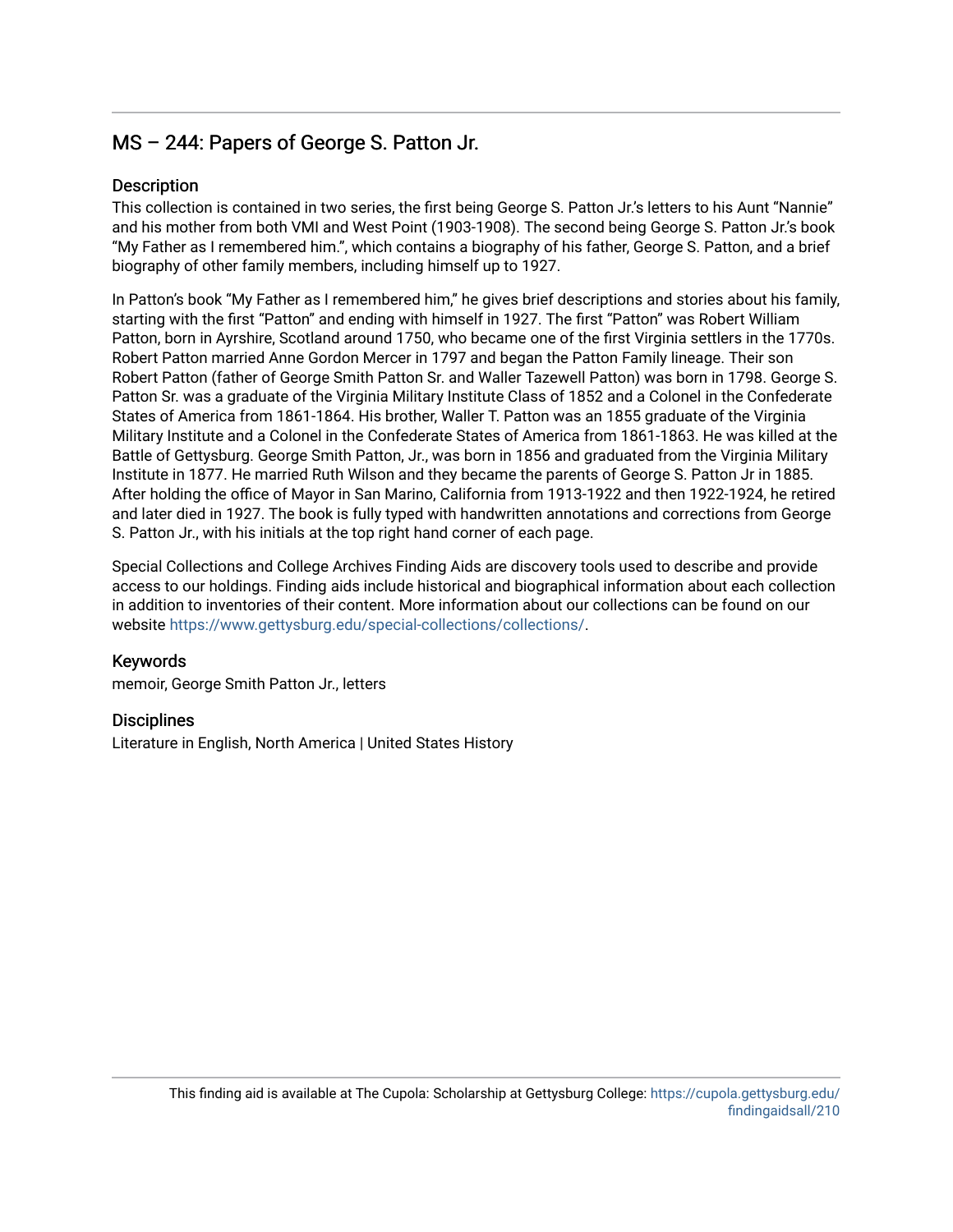

# **Guide to the MS-244: George S. Patton Jr. Family Memoir and Letters**

**\_\_\_\_\_\_\_\_\_\_\_\_\_\_\_\_\_\_\_\_\_\_\_\_\_\_\_\_\_\_\_\_\_\_\_\_\_\_\_\_\_\_\_\_\_\_\_\_\_\_\_\_\_\_\_\_\_\_\_\_\_\_\_\_\_\_\_\_\_\_\_\_**



**Jujuan K. Johnson '21, Brian C. Pohanka Intern July 2019**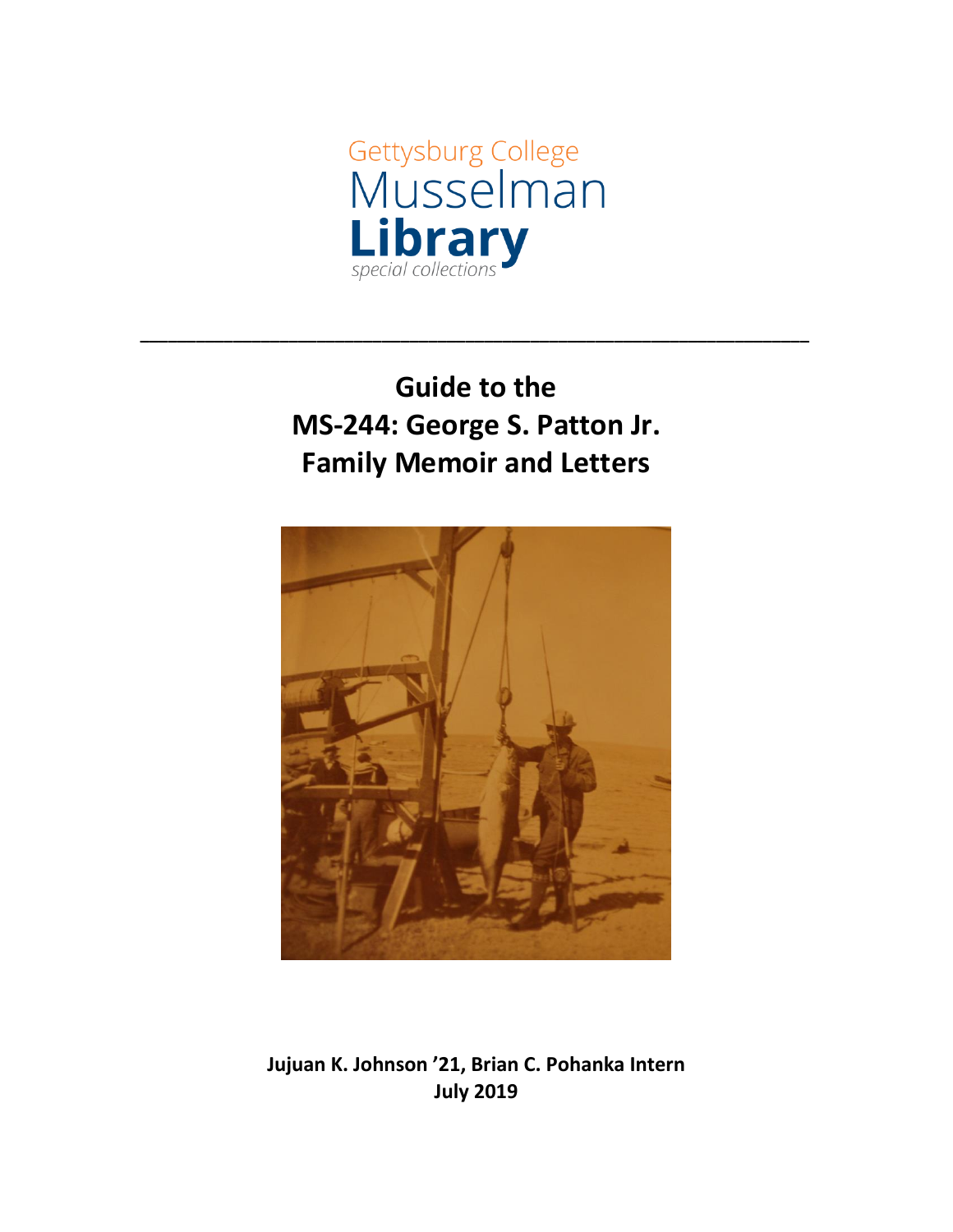### **MS – 244: Papers of George S. Patton Jr.**

(1 box, .5 cubic feet) Location: Special Collections

Inclusive Dates: 1750-1927 (1903-1908 are the dates of the letters, all others show up in "*My Father as I remembered him."*) Bulk Dates: 1890-1907

*Processed by: Jujuan K. Johnson '21, Pohanka Intern July 2019*

#### **Provenance**

This collection was donated by Robert and Victoria Patton P '13 in December 2018.

#### **Biographical Note**

George Smith Patton Jr. (1885-1945) was born and raised in California. He attended the Virginia Military Institute from 1903-1904, then transferred to the United States Military Academy at West Point. Patton graduated from West Point in 1909 and became a Second Lieutenant in the Cavalry Branch of the United States Army. A year later, Patton married Beatrice Banning Ayer and they had three children, Beatrice Smith (1911), Ruth Ellen (1915), and George Patton IV (1923).

In 1912, Patton was selected as the Army's entry for the first Modern Pentathlon held in Stockholm, Sweden. He was proficient in marksmanship, horsemanship, swordsmanship, foot racing, and swimming, finishing fifth overall. He served on the border with John J. Pershing in 1915 pursuing Pancho Villa. After the United States entered World War I in 1917, Patton was assigned to Pershing's staff in the American Expeditionary Force. Patton was wounded in the leg a year later during the Meuse-Argonne Offensive, while commanding a light tank brigade. He was later brevetted to Colonel in the Tank Corps and awarded the Distinguished Service Cross and the Purple Heart. Following the end of World War I, Patton held many different assignments in New England and Hawaii.

In 1927, he wrote "*My Father as I remembered him."* This memoir was written in memory of Patton's father; George S. Patton Sr. The book contains family history and personal memories from both the childhoods and adulthoods of Patton and his father. In 1931, Patton attended the Army War College and graduated in 1932. In 1940, Patton received the rank of Brigadier General, which was followed by Major General in 1941, and then by Lieutenant General in 1943. He was demoted to Major General in 1944 for the "Mistreatment of Patients in Receiving Tents of the 15th and 93rd Evacuation Hospitals" involving two soldiers that were admitted for battle fatigue. Patton was in command of a tank division throughout World War II during the North African Campaign, Sicily Campaign, Lorraine Campaign, and the advance into Germany, eventually gaining his lost rank along with the rank of General (four stars) in 1945.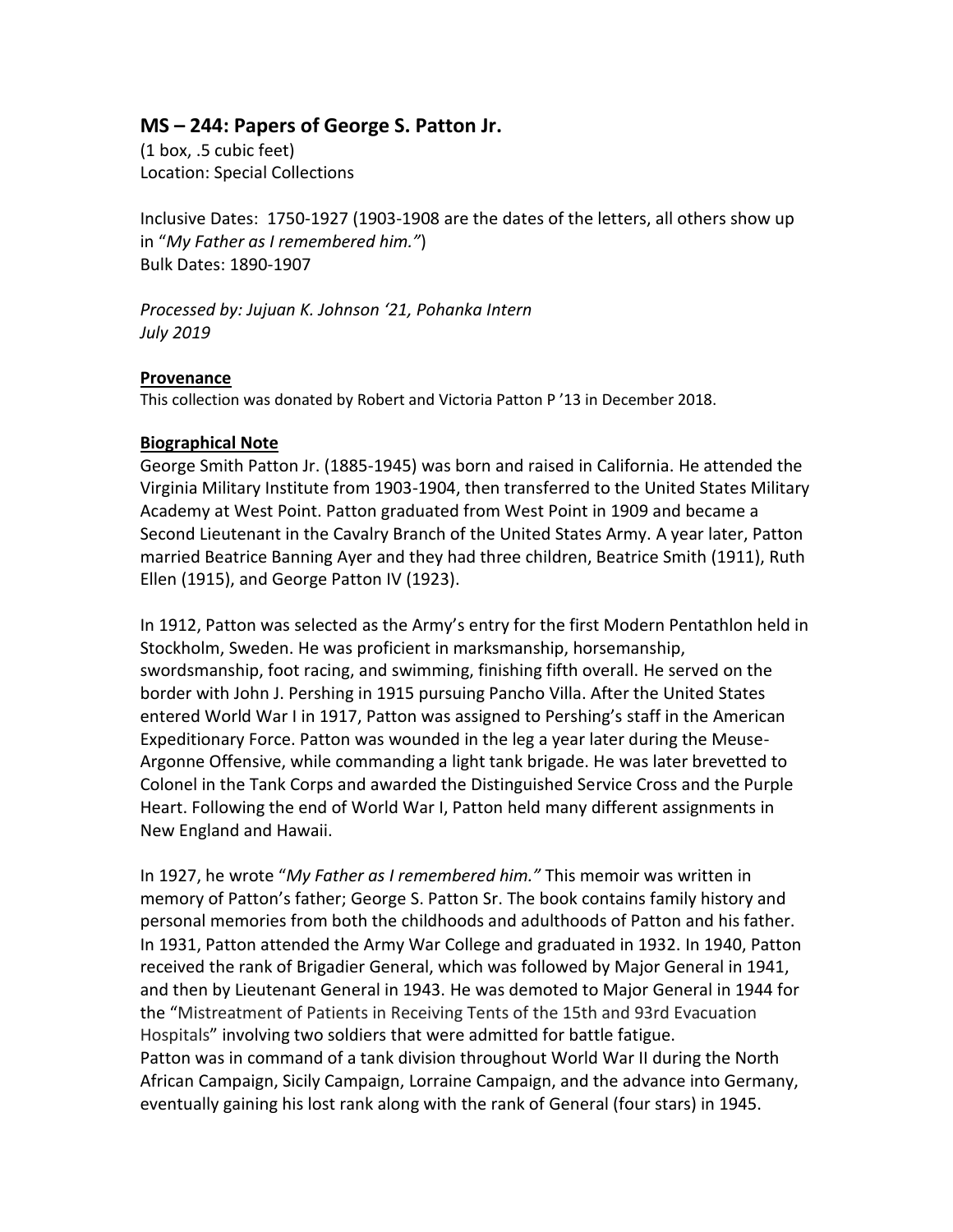Following the surrender of Germany, Patton returned home to visit his family and speak in Boston, Denver, Los Angeles, and Washington D.C. before returning to Europe. In December of 1945, Patton was involved in a car accident while on a hunting trip with Major General Hobart Gay. Patton was paralyzed and admitted in a hospital in Heidelberg, Germany. 12 days later, George Smith Patton Jr. died in his sleep of pulmonary edema and congestive heart failure, he is buried at the Luxembourg American Cemetery and Memorial.

#### **Scope and Content Notes**

This collection is contained in two series, the first being George S. Patton Jr.'s letters to his Aunt "Nannie" and his mother from both VMI and West Point (1903-1908). The second being George S. Patton Jr.'s book "*My Father as I remembered him."*, which contains a biography of his father, George S. Patton, and a brief biography of other family members, including himself up to 1927.

In Patton's book "*My Father as I remembered him,"* he gives brief descriptions and stories about his family, starting with the first "Patton" and ending with himself in 1927. The first "Patton" was Robert William Patton, born in Ayrshire, Scotland around 1750, who became one of the first Virginia settlers in the 1770s. Robert Patton married Anne Gordon Mercer in 1797 and began the Patton Family lineage. Their son Robert Patton (father of George Smith Patton Sr. and Waller Tazewell Patton) was born in 1798. George S. Patton Sr. was a graduate of the Virginia Military Institute Class of 1852 and a Colonel in the Confederate States of America from 1861-1864. His brother, Waller T. Patton was an 1855 graduate of the Virginia Military Institute and a Colonel in the Confederate States of America from 1861-1863. He was killed at the Battle of Gettysburg. George Smith Patton, Jr., was born in 1856 and graduated from the Virginia Military Institute in 1877. He married Ruth Wilson and they became the parents of George S. Patton Jr in 1885. After holding the office of Mayor in San Marino, California from 1913-1922 and then 1922-1924, he retired and later died in 1927. The book is fully typed with handwritten annotations and corrections from George S. Patton Jr., with his initials at the top right hand corner of each page.

#### **Subjects**

American Civil War Confederate States of America Patton Family Virginia Military Institute West Point World War I

#### **Series Description**

This collection is divided into two Series. **Series 1**: (Patton Letters), **Series 2**: ("My Father as I remembered him.")